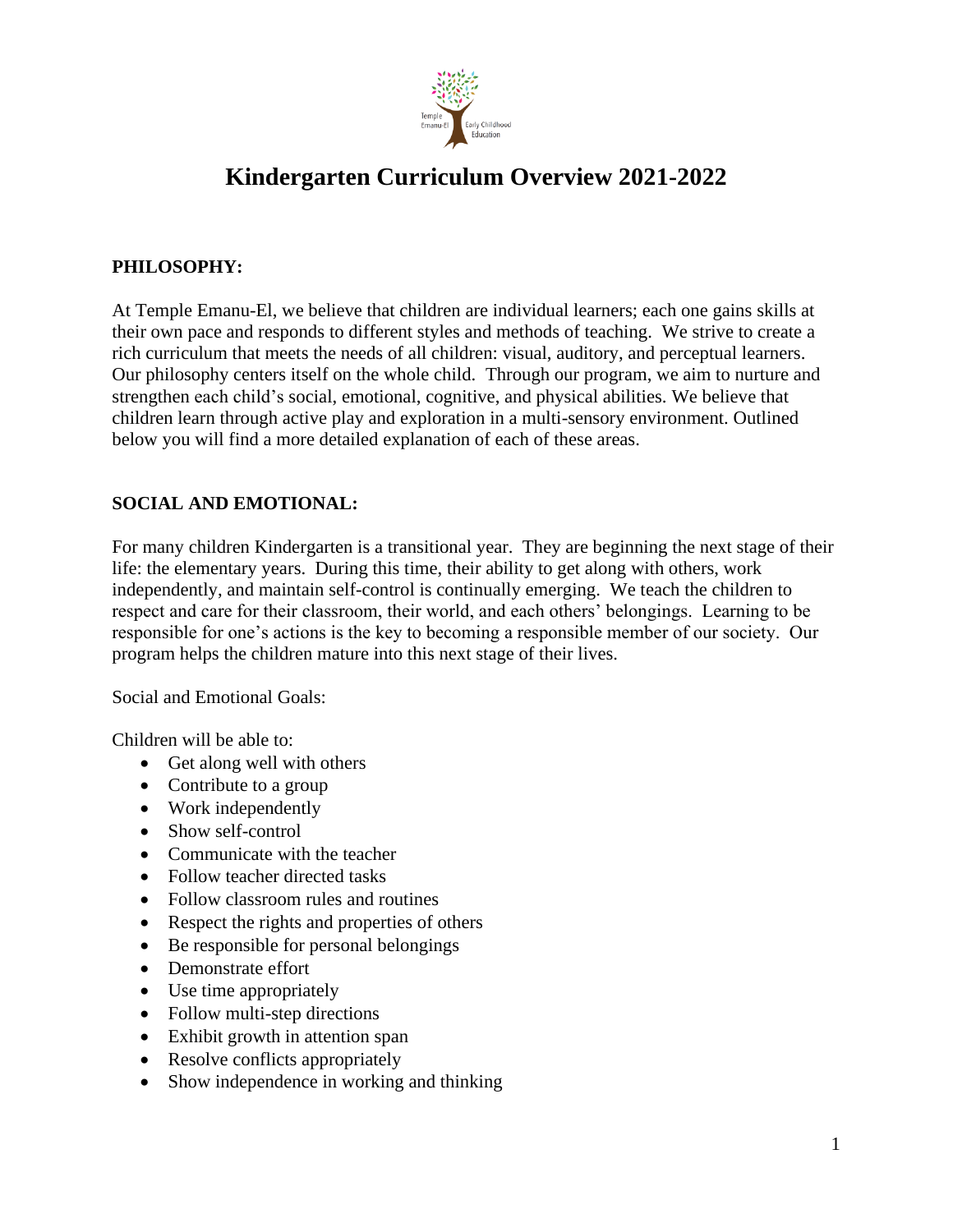## **READING, WRITING, and HANDWRITING:**

Part of our daily routine includes "Fundations." The strengths of this program are their systematic, cumulative, and engaging multiple learning styles. This program is used by local public school systems and implementing it aids our Kindergarteners' transition into first grade. Fundations encompasses the following skills:

- phonological awareness
- phonemic awareness
- sound mastery
- linking letter name, formation, and sound
- vocabulary
- high frequency words
- fluency
- comprehension
- handwriting
- spelling & punctuation

In addition to Fundations, the Kindergarten curriculum follows a Balanced Literacy program. Balanced Literacy provides the opportunity for children to participate in Reading and Writing Workshops. During this time, skills are modeled during mini lessons in a whole group setting. The components of Balanced Literacy are: Read Alouds, Shared Reading, Independent Reading and Word Study. A 5th component of the program is Guided Reading. During this time, each child meets with the teacher to read leveled books at an instructional level and to establish fundamental skills necessary for proficient reading.

Reading, Writing, and Handwriting Goals for the children include the ability to:

- Use listening, speaking, writing and reading to communicate
- Appreciate and enjoy various genres of literature
- Learn to associate oral language with print
- Understand and use left to right progression
- Seek and discover information in pictures and books
- Use class discussions, stories, or experiences as part of dramatic play or role playing
- Dictate their own stories
- Relate a story in sequence
- Identify, recall, and discuss ideas of stories read
- Identify and form upper and lower case letters and associate them with their sounds
- Hear and identify rhyming words
- Express him/herself through various media
- Hear and identify beginning, middle, and ending sounds
- Identify and use high frequency words correctly in sentences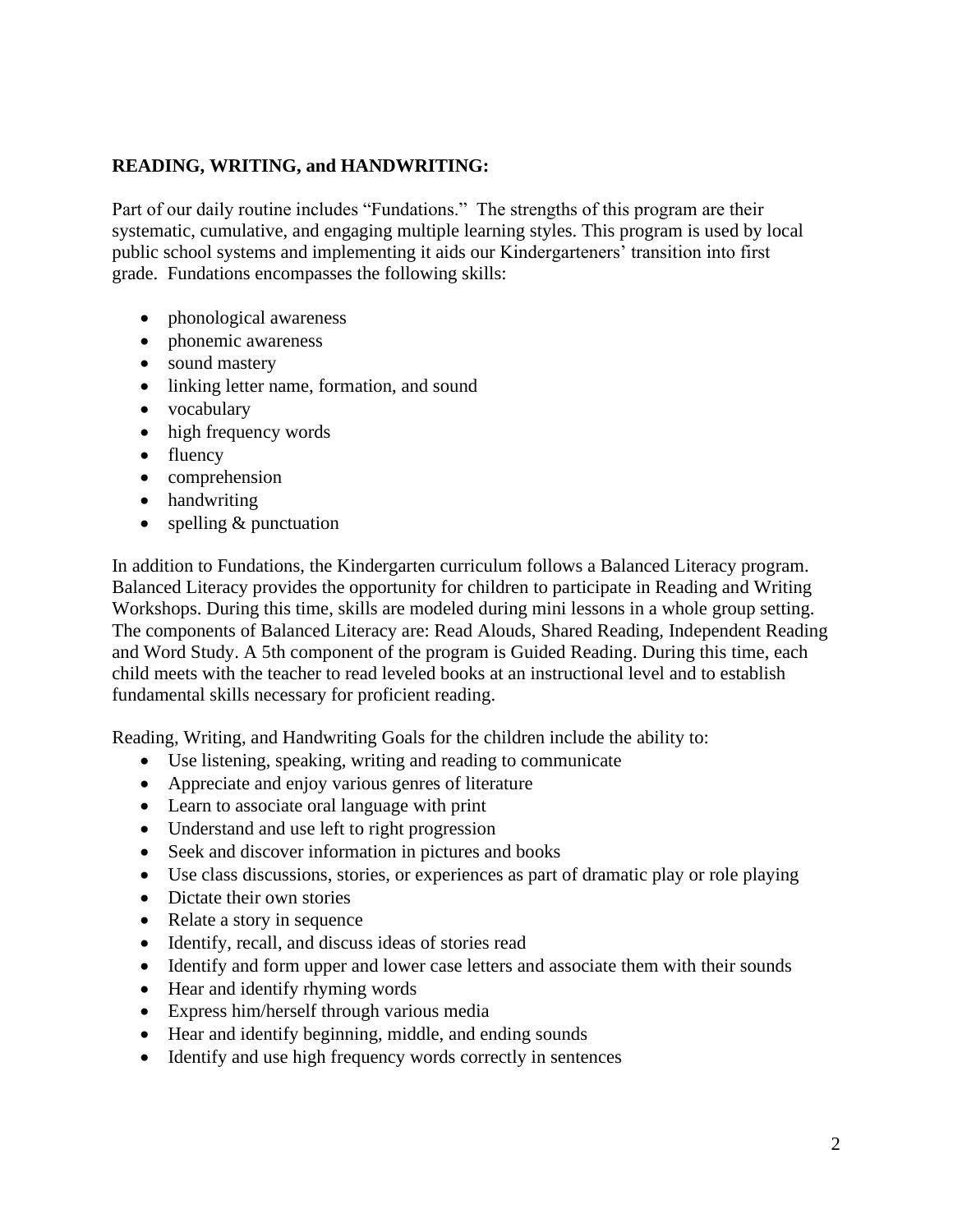### **MATHEMATICS:**

Our Mathematics program is based on The Everyday Math Curriculum developed by the University of Chicago Mathematics Department. This style of mathematics education emphasizes the use of math in problem solving in everyday real-life situations and mathematical contexts. The children will use manipulatives to develop early mathematical cognitive abilities and to understand mathematical relationships. The Everyday Math Curriculum is a sequenced program where all mathematical strands are carefully introduced throughout the elementary years in simple lessons. "The curriculum is structured to provide multiple exposures to topics, and frequent opportunities to review and practice skills. A concept or skill that is informally introduced in kindergarten, for example, will be revisited, developed and extended numerous times, and in a variety of contexts, throughout the year and into later grades." [\(http://everydaymath.uchicago.edu/about.shtml#curriculum\)](http://everydaymath.uchicago.edu/about.shtml#curriculum)

#### Mathematics Goals:

Children will be able to:

- Count forward and backwards
- Skip count by 2's, 5's, and  $10$ 's
- Demonstrate understanding of 1:1 correspondence
- Recognize, continue, and create patterns
- Identify geometric shapes
- Identify coins and their values
- Interpret simple graphs
- Understand the concept of zero
- Recognize numerals taught to date in random order
- Understand the concept of addition and subtraction
- Write numbers from 0 to 20
- Understand concept of estimation
- Represent numbers 10-19 as tens and ones
- Fluently add and subtract within 5
- Find number pairs that add to 10

#### **SCIENCE AND SOCIAL STUDIES:**

Science and Social Studies are interwoven into the Language Arts program. The main focus of the Social Studies curriculum are social skills, empathy development, geography and holidays. As the calendar year progresses, the children explore many national and Jewish holidays. They learn about their community and neighborhood.

The Science curriculum explores changes in weather patterns, motion and stability, energy and Earth's Systems. We perform experiments and explore and use scientific language. We stress the importance of questioning the world and seeking answers.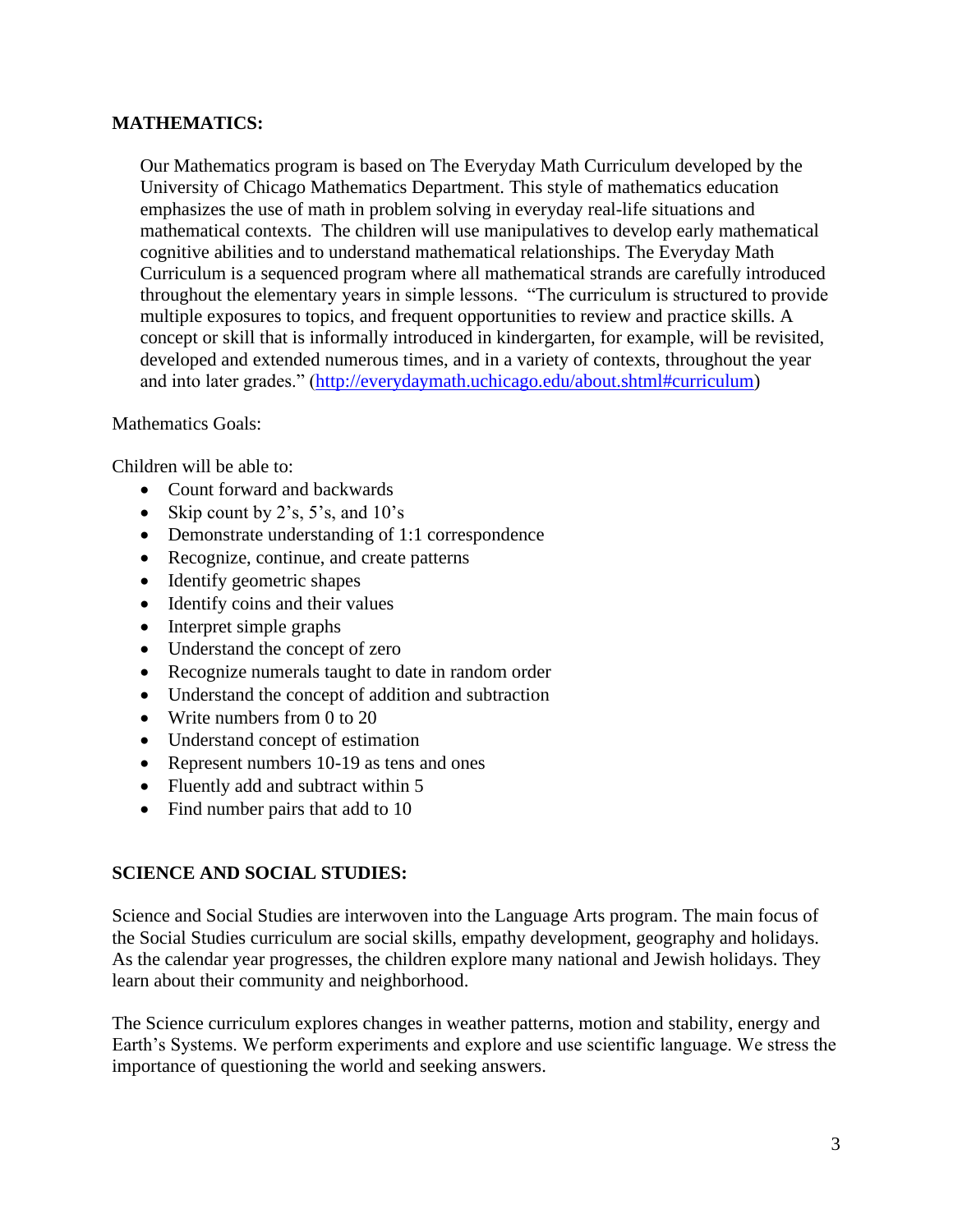We perform experiments and explore various scientific units including but not limited to: balls and ramps, rocks, colors and plant life. The children are exposed to scientific language and are encouraged to use proper terminology. They are given opportunities to track experiments through observations and to keep progress notes in their science journals. They explore and track our local weather patterns and care for animals and plants in TEVA (our nature classroom). Throughout all areas of our curriculum, we stress the importance of questioning the world and seeking answers.

With the addition of our outdoor classroom TEVA, we are able to take their learning into the natural environment. Our daily time in TEVA provides an opportunity to incorporate natural materials and hands-on experiences across our curriculum.

Science and Social Studies Goals:

Children will be able to:

- Show curiosity about the world
- Have a growing understanding of their environment
- Contribute to discussions and activities
- Show an understanding of subject related vocabulary
- Make predictions based on experiences and observations
- Describe similarities and differences in objects, people, animals, and plants
- Use and understand comparative vocabulary
- Observe, compare, and describe living and non-living things
- Classify materials in a meaningful way

#### **JUDAIC LEARNING:**

The goal of our Judaic studies is to build and nurture each child's Jewish identity. We celebrate Shabbat every Friday and we participate in a short service led by a member of our clergy. The children spend a portion of their afternoon learning about many aspects of Judaism- including the Jewish holidays, Israel, Torah stories, famous Jewish people, and Jewish values and customs. Through our studies, the children learn basic Hebrew vocabulary and experience Israeli dance and music.

#### **ART:**

In addition to the daily art activities available in the classroom, the children will enjoy a special art class. They will learn about famous artists, their countries of origin, and experiment with various art mediums. The class will cover artists such as Monet, Pollack, Van Gogh, and Mondrian. They will learn about primary and secondary colors, art history, and the artists' techniques. After examining books and studying samples, the children are encouraged to create their own interpretations of the artists' styles.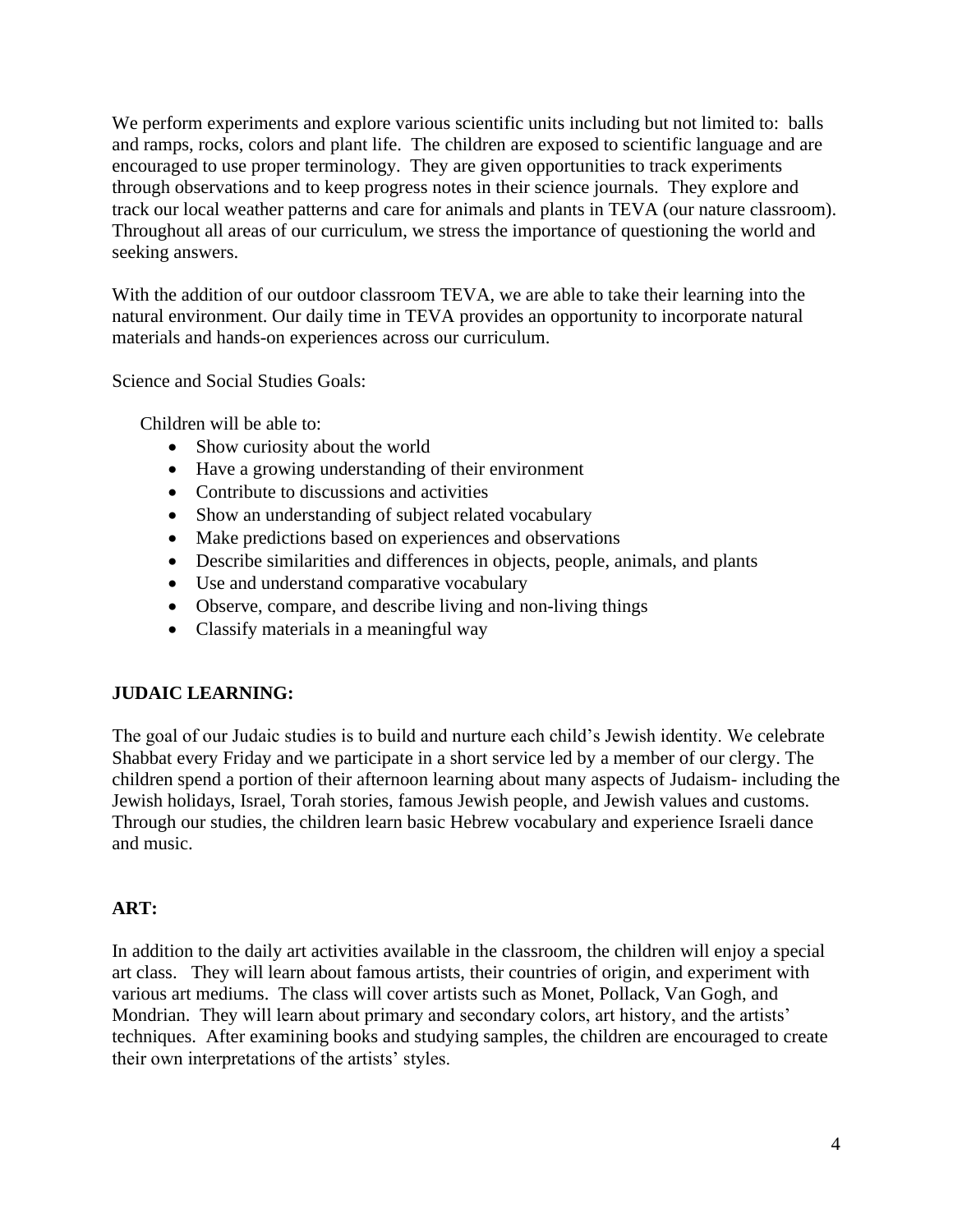## **LIBRARY:**

On occasion, the children will take a "walking trip" to the Westfield Library. They will borrow a book (using their library card) and will participate in a story time. The librarian will expose them to different literature genres to coincide with what the children are learning in class, and include topics of interest to the children. There is a rotating schedule of parent volunteers who join us.

## **MUSIC:**

Once a week, the children will have a special music class where they will learn about different styles of music. They will have the opportunity to sing and move to both Jewish and secular music as well as play instruments. Our Cantor will work with the children on improvising sound patterns and songs, identifying patterns in the music, and playing instruments with awareness of beat, tempo, dynamics, and pitch. The goal of our music program is to develop a music appreciation and experience the joy of creating music.

## **PHYSICAL EDUCATION:**

Each morning and afternoon, the children will have fresh air/gross motor time to run, jump, climb, slide, and play together either outside on the playground, in TEVA or inside in our designated indoor play area. During this time, they will strengthen their small and large muscles, balance, improve locomotion, endurance, and flexibility, and enhance gross motor eye-foot coordination.

Each week, the children will have a structured physical education class, taught by a trained physical education specialist. Through organized games and activities, the curriculum focuses on working on their coordination and large motor skills.

Physical Education Goals:

Children will be able to:

- Demonstrate sportsmanship
- Show effort
- Develop proficiency in large muscle activities

#### **HOME CONNECTION:**

We believe that the parents and the school are partners working together to provide our children with the best possible education. We encourage each parent to talk to their children regularly about school and ask them about their favorite parts of the day. Additionally, our weekly newsletter contains suggestions of activities you and your child can do at home connecting what we learn in school to real life experiences.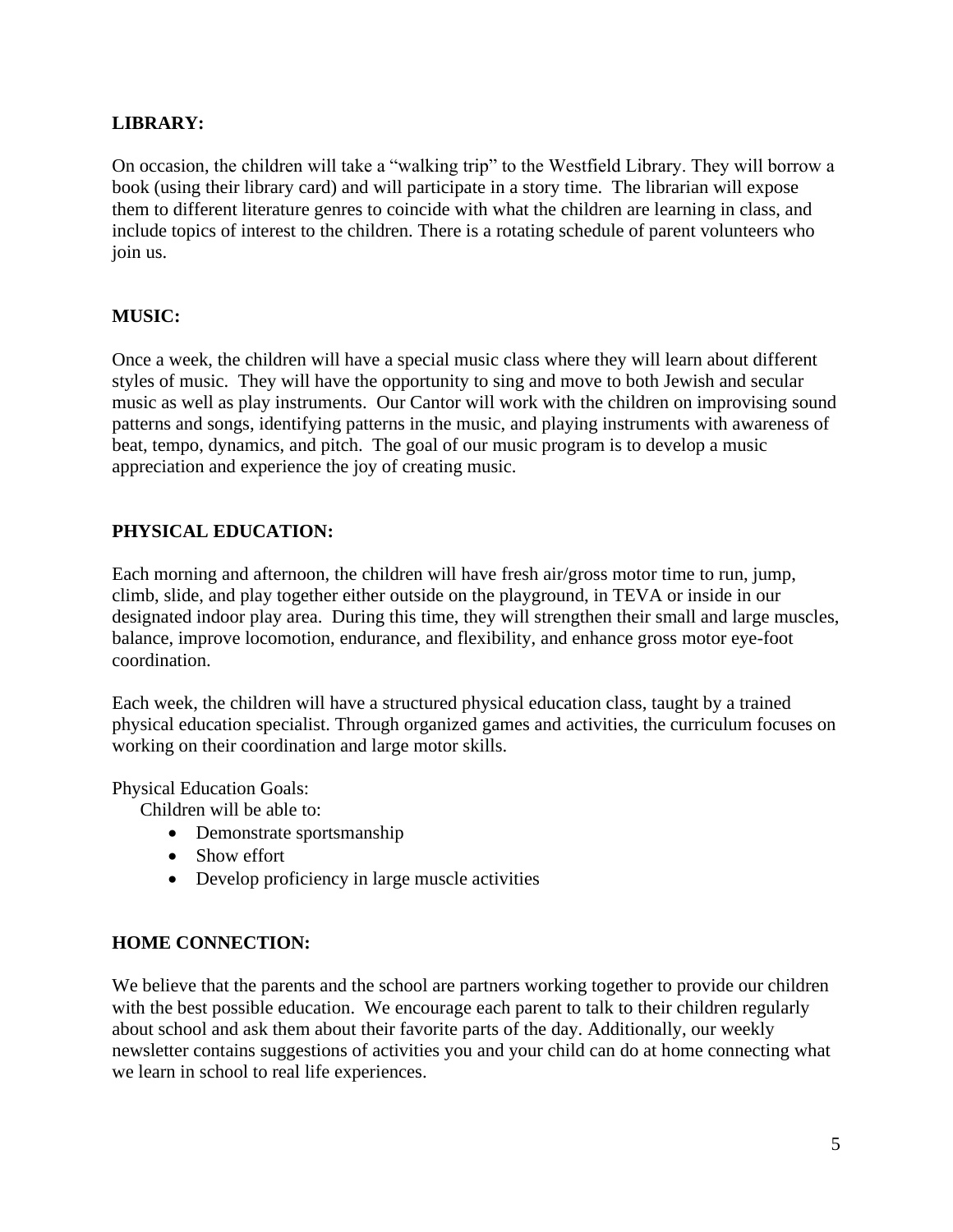- Your child will bring home practice work on a regular basis. You may find recent power words, current guided reading books, handwriting practice exercises, and other materials from the week at school to review.
- We highly encourage you to read with your child for 15 minutes every night.
- Sporadically, your child will receive "Everyday Math" activities for you to do at home with your child. These activities, relating to everyday life, reinforce math concepts that the children will be learning in class.
- Occasionally, your child will be responsible for bringing in a *show & tell* item. We ask that you help your child in choosing something to share with the class that is non-violent and not related to any "commercial" characters.

## **ASSESSMENT:**

We use a variety of tools to assess your child's progress throughout the year:

- The teacher maintains each individual child's portfolio that is filled with sample work, anecdotal notes and informal and formal assessments of progress. Teachers will periodically assess guided reading levels using Fundations and Acadience assessment tools. Three times a year, children will complete a formal assessment from the Everyday Math Program as well as a year-end assessment to test their readiness for first grade. In addition, children are informally assessed on an ongoing basis.
- Twice a year, the teacher will fill out and send home a progress report that will track the children's growth in all areas of development: social and emotional, cognitive, and physical. The report will highlight skills that the children have either mastered, shown consistent progress on, or are "a work in progress."
- Formal parent-teacher conferences occur twice a year. This is an opportunity to discuss your child's skills, strengths, and weaknesses based on the progress report.

Of course, at any time, if you should have any questions, comments, or concerns we encourage you to speak with your child's teacher or the Director. We will be sure to arrange a meeting time that is mutually convenient to meet. Close communication between parents and staff will positively impact your child's ability to succeed to the best of his/her capability.

# **DAILY SCHEDULE:**

- Arrival
- Fundations/Word Work
- Bathroom Break/Snack
- Literacy: Read aloud, Shared Reading followed by Literacy Centers /Guided Reading
- Writing Workshop
- Outdoor play
- Lunch
- Math Meeting (calendar, weather, daily jobs)
- Math Centers and small group work
- Outdoor play